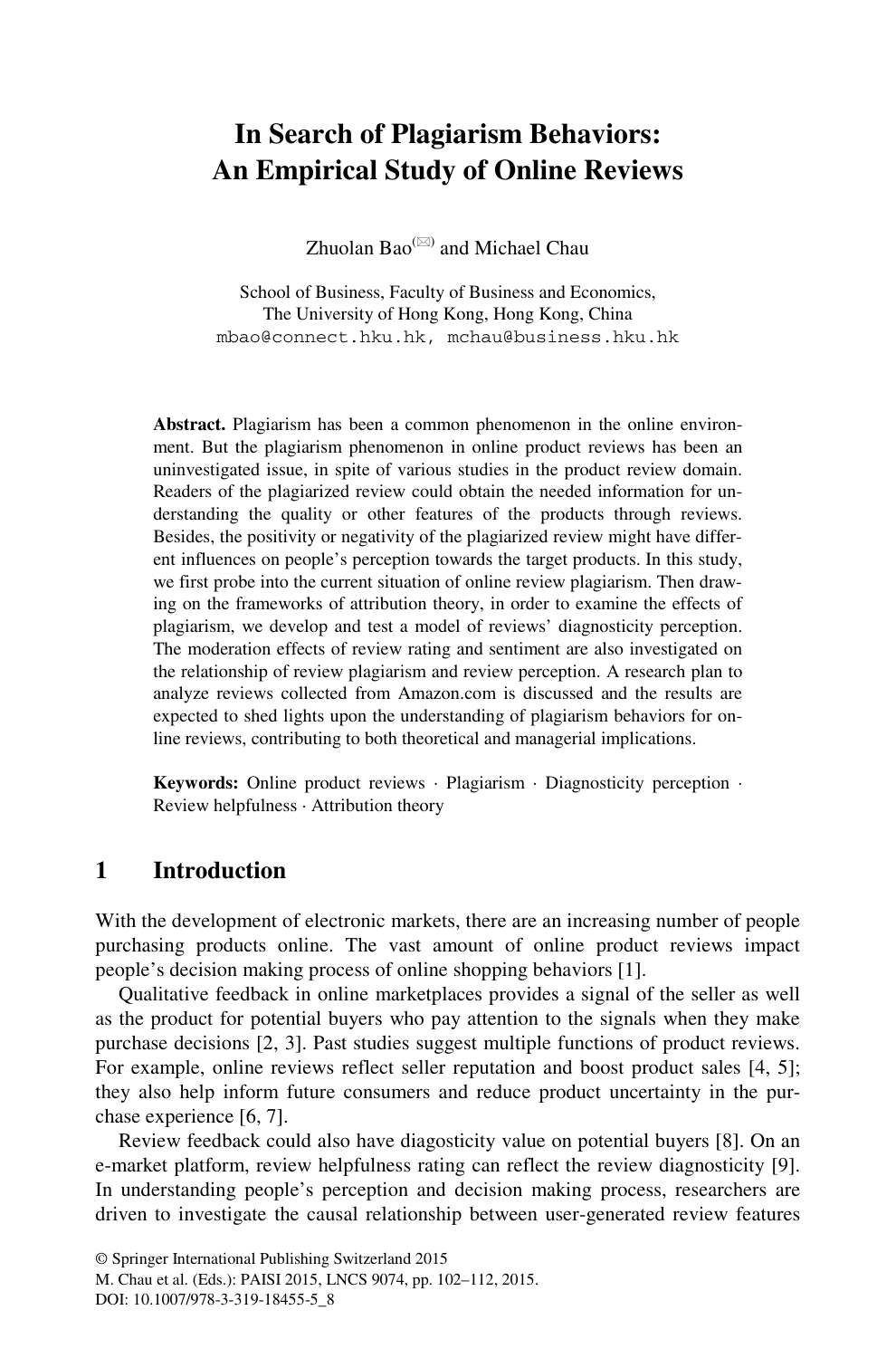and review helpfulness. Earlier studies addressed review length, rating valence, review volume and reviewer characteristics as the determinants of a helpful review [9, 10]. Recently, more researchers are digging into the role of review content in influencing review helpfulness. The characteristics of reviews, such as readability, subjectivity [11], discrete emotions [12] and emotion intensity [13], have been taken into consideration.

However, despite the quality of reviews, the mechanism of voluntary feedback information provides incentives and opportunities for people to post free- ride, and possibly "Pollyanna"(disproportionately positive) information [4], hence influencing people's judgment to the product.

Plagiarism has been intensively studied in academic and business contexts, raising a number of moral, legal and ethical concerns [14-16]. Following prior work, we define plagiarism through the Merriam-Webster dictionary entry – "to commit literary theft: present as new and original an idea or product derived from an existing source" [17].

In our research, our focal issue is in the scope of online markets, the plagiarized reviews, which are reviews copied from reviews already posted by others. Since shorter reviews are more likely to be similar to each other, and providing less information as well as power to affect perceptions, we limit our study to the plagiarism behaviors that appear in longer reviews. David and Pinch [18] studied the incentive of people posting plagiarized reviews on the internet. Their empirical findings suggest that the numerous cases of review re-use are either to promote the sales of a specific item or to increase the reviewer's own credibility.

One might argue that in online markets, customers don't mind too much about the plagiarism behaviors for that online reviews are not as important as academic publications. But since online opinion leaders are becoming more influential and people care more about their online reputation [19], the paper, by studying the dishonest behaviors, also serves the objective and intend to quantify the impact of plagiarism on potential customers of e-markets.

In our research, we go beyond the search on the antecedents to the plagiarism behaviors, but the consequences it would make to influence people's judgment when purchasing products online.

For example, when people are going to buy a camera online, they need to read prior buyers' experience of the camera, paying more attention to the features that they care about, such as lens, sensor, megapixels and battery. If they find some of the reviews for a particular camera are exactly the same or of great similarity, all talking about "Great optimal zoom, long battery life, lightweight and fun to use", they might stop for a moment and think what causes the coincidence. The process of perception would influence their judgment of the product reviews, hence change their evaluation of the camera. Also, they might argue that the sentiment of the review in the example would also make a difference. The perception of the plagiarized review's value may vary when the review is positive or negative.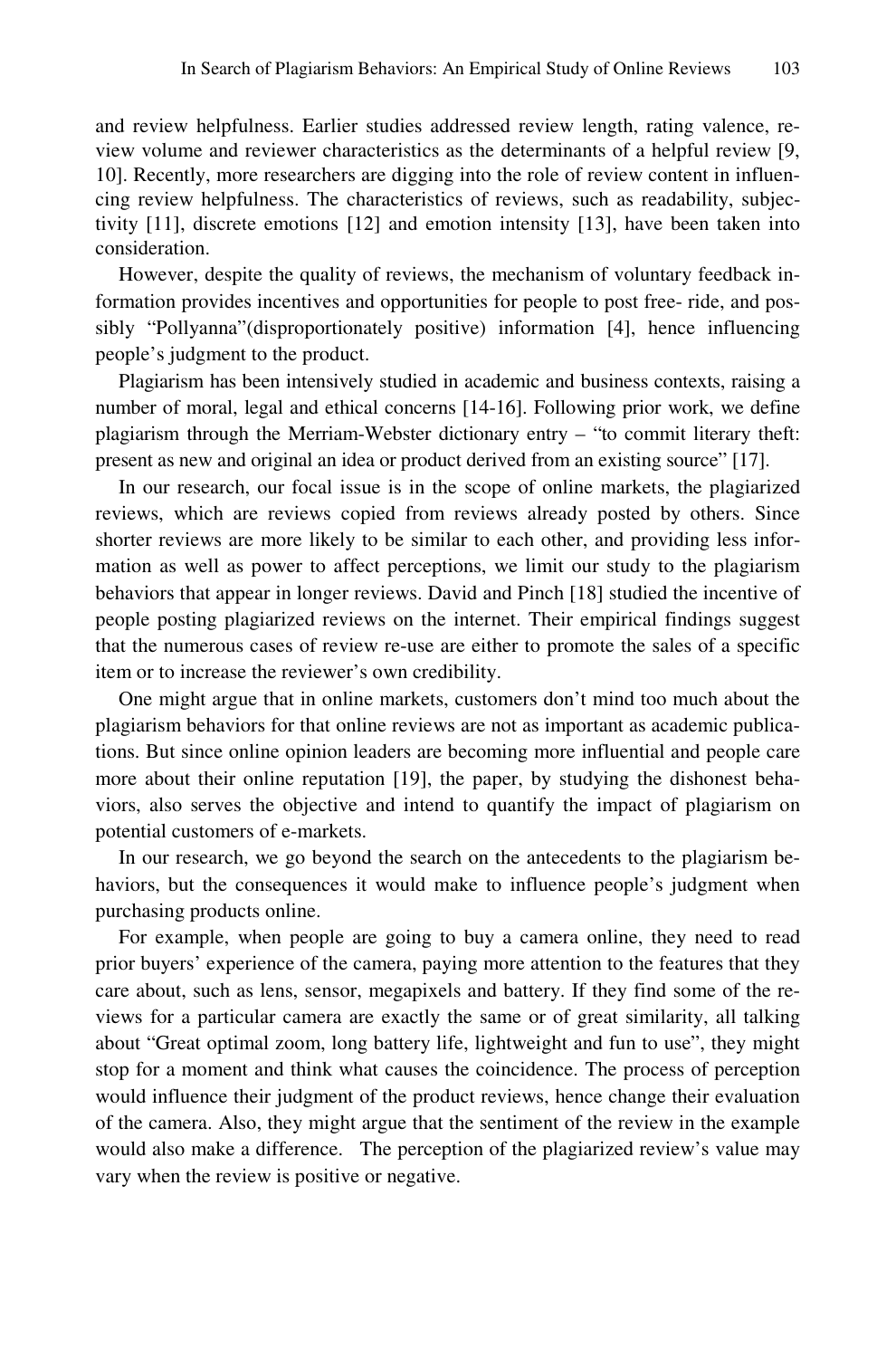The influence of plagiarism might be neglected if it is rare to see. But evidence has shown that many reviews are not authentic, that users are applying various techniques to game the system, and that this phenomena might be widespread [18]. Since there has been little research on review plagiarism in the domain, this research addresses the issue by revealing the existence and examining the impact on the diagnosticity judgment of potential customers.

Given the need for studying plagiarism behaviors and potential of customer reviews, we draw on attribution theory and on past research to develop a model of understanding the impact of plagiarized reviews. We then empirically test the model using actual review data from Amazon.com. The analysis gives rise to a better understanding of the consequences of plagiarism behaviors in online purchase decision. Finally, we conclude with a discussion of the managerial implications of the research.

## **2 Theoretical Foundation and Hypotheses**

#### **2.1 Plagiarism Behaviors**

There are no universal standards for posting information online, so digital information could be produced under low costs and may be easily plagiarized [20, 21]. In online markets, people post product reviews for many reasons, such as the concerns for other customers, self-enhancement, and so on [22]. The plagiarism behaviors are free of regulation for online markets. For example, Amazon.com states in their policy that they give users complete freedom in posting reviews and do not intervene in the process. The empirical findings of David and Pinch [18] suggest that the numerous cases of review re-use result from certain beneficial causes. However, the impact of this phenomenon is left to be studied.

The attribution theory provides a relevant foundation to address the effects of plagiarism behaviors in the online review context. The common idea of attribution theory is that people interpret behavior in terms of its causes and these interpretations play an important role in determining reactions to the behavior [23, 24].

One of the typical antecedents of attribution is motivation. If an action affects the benefits of the perceivers, there would be greater likelihood that people will infer from it [25]. The motivation for online customers to read reviews is for gathering valuable information to diagnose the quality of the target products. People expect the product reviews to be real and honest, so that they can make smart purchase decisions. The quality and honesty of volunteered review content will influence the benefits of buyers [26].

However, plagiarized reviews, verbatim or with variations, hinder people from obtaining the true knowledge or experience of prior buyers, therefore, inferences of dishonesty are made. Skowronski and Carlston [27] found that dishonest behaviors on one occasion lead to a general dishonesty perception of a person for that the dishonesty is regarded stable. In the case of online reviews, the plagiarism behavior indicates a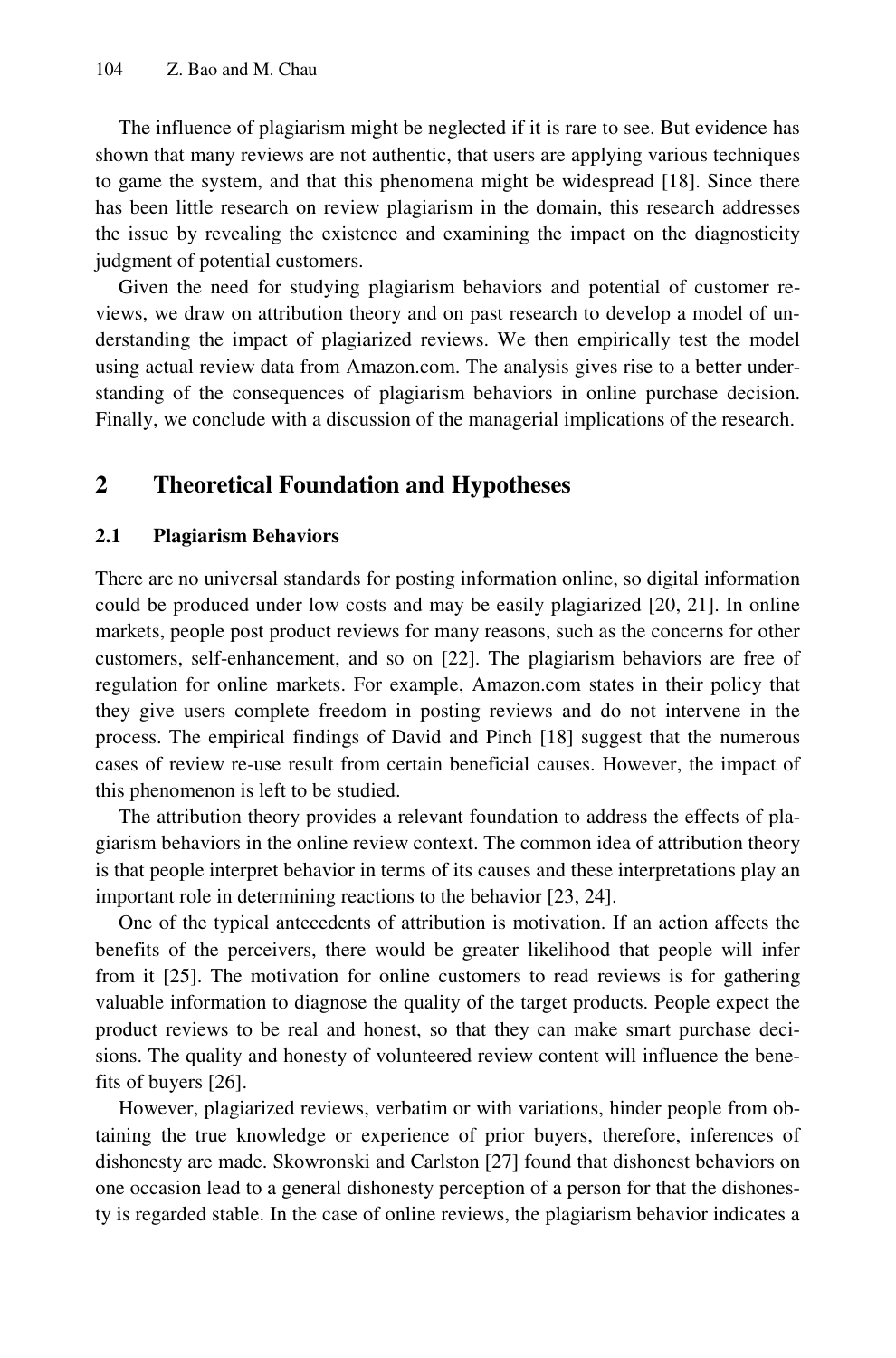poor reputation of the reviewer and further be diagnosed as unhelpful. Given these inferences, plagiarized reviews are more likely to be neglected, abandoned or voted as unhelpful.

The discussion suggests the following set of testable hypotheses:

Hypothesis 1:

• H1 - There is plagiarism phenomenon in posting review content on online markets.

Hypothesis 2:

- H2a A plagiarized review is less likely to be voted.
- H2b A plagiarized review is less likely to be rated helpful.

#### **2.2 Review Sentiment and Rating Valence**

There are several explanations for the positivity, negativity and extremeness biases in the context of online markets, such as frequency-as-information, cognitive processing theory and attribution-based frequency theory. According to the frequency-asinformation, rarer information indicates more informative value [28]. Since in online marketplaces, positive reviews outnumber negative reviews [29], negative reviews are perceived more diagnostic and more valuable. From the perspective of cognitive processing, as the arousal level impact the processing capacity for elaboration upon a persuasive message, the peripheral cues are more influential on the persuasion effects [30]. Therefore, potential buyers perceive higher endorsement of persuasion by reviews with a high arousal level than ones with moderate. By attribution-based frequency theory, given that social norms make positive information more prevalent [31], the positive information is less attributed to the underlying stimulus and is therefore less influential [32].

Attribution theory also provides a rationale for differences in perceiving positive plagiarized reviews and negative plagiarized reviews. The interaction between prior beliefs and the new information involves sequential processes of causal inferences [23]. When evaluating persuasive messages, consumers assess the extent to which the communication is due to intrinsic (the endorser's liking to the product) versus extrinsic (monetary) incentives for the endorser [32, 33]. Negative plagiarized reviews are rarer and generally perceived as more influential, therefore, comparing with positive plagiarized reviews, negative plagiarized reviews are more likely to be attributed to the intrinsic incentives of the reviewer and diagnosed as helpful. Since the positivity and negativity of product reviews can be observed from either numeric ratings or the sentiment of review content, we take both of them into consideration.

Together, among the plagiarized reviews, review sentiment and ratings shift people's belief about the cause of the plagiarized reviews, hence perceiving different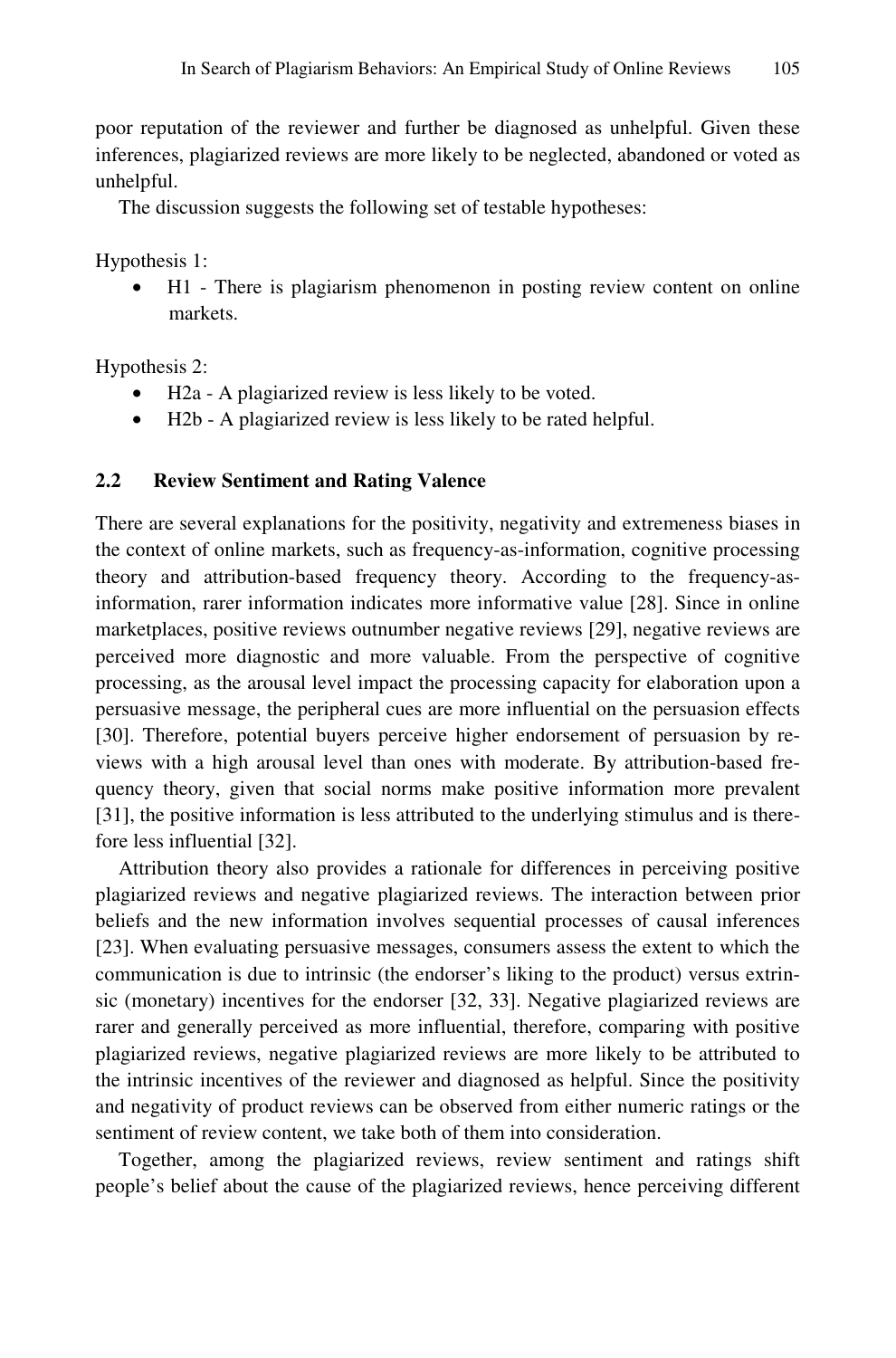levels of diagnosticity value of the plagiarized reviews. Therefore, our research also proposes the following testable hypotheses.

Hypothesis 3:

 $H3 - A$  plagiarized review with positive sentiment is less likely to be rated helpful than a plagiarized review with negative sentiment.

Hypothesis 4:

 $H4 - A$  plagiarized review with a high numeric rating is less likely to be rated helpful than a plagiarized review with a low numeric rating.

Fig. 1 summarizes our theoretical model.



**Fig. 1.** Theoretical framework

## **3 Research Methodology**

## **3.1 Data Collection**

The data we plan to use to test the hypotheses are actual Amazon.com reviews collected by the Stanford Network Analysis Project (accessible at http:// snap.stanford.edu/index.html). The raw data span a period of 18 years, including around 35 million reviews up to March 2013. Reviews include product and user information, score ratings, helpfulness votes, and a plaintext review. Since the raw data were crawled from online pages, we first filter out the invalid and redundant records. We choose products of books, electronics and music for our study, as the products are more of experience attribute and their reviews often contain expert knowledge and true experience of the reviewers [34].

We further select our data set with several constraints. We select products which were launched between three months in 2012 and all the reviews of the products within one year after their launch. Then we choose products that have more than 20 proper reviews, for that products with few reviews indicate fewer people have left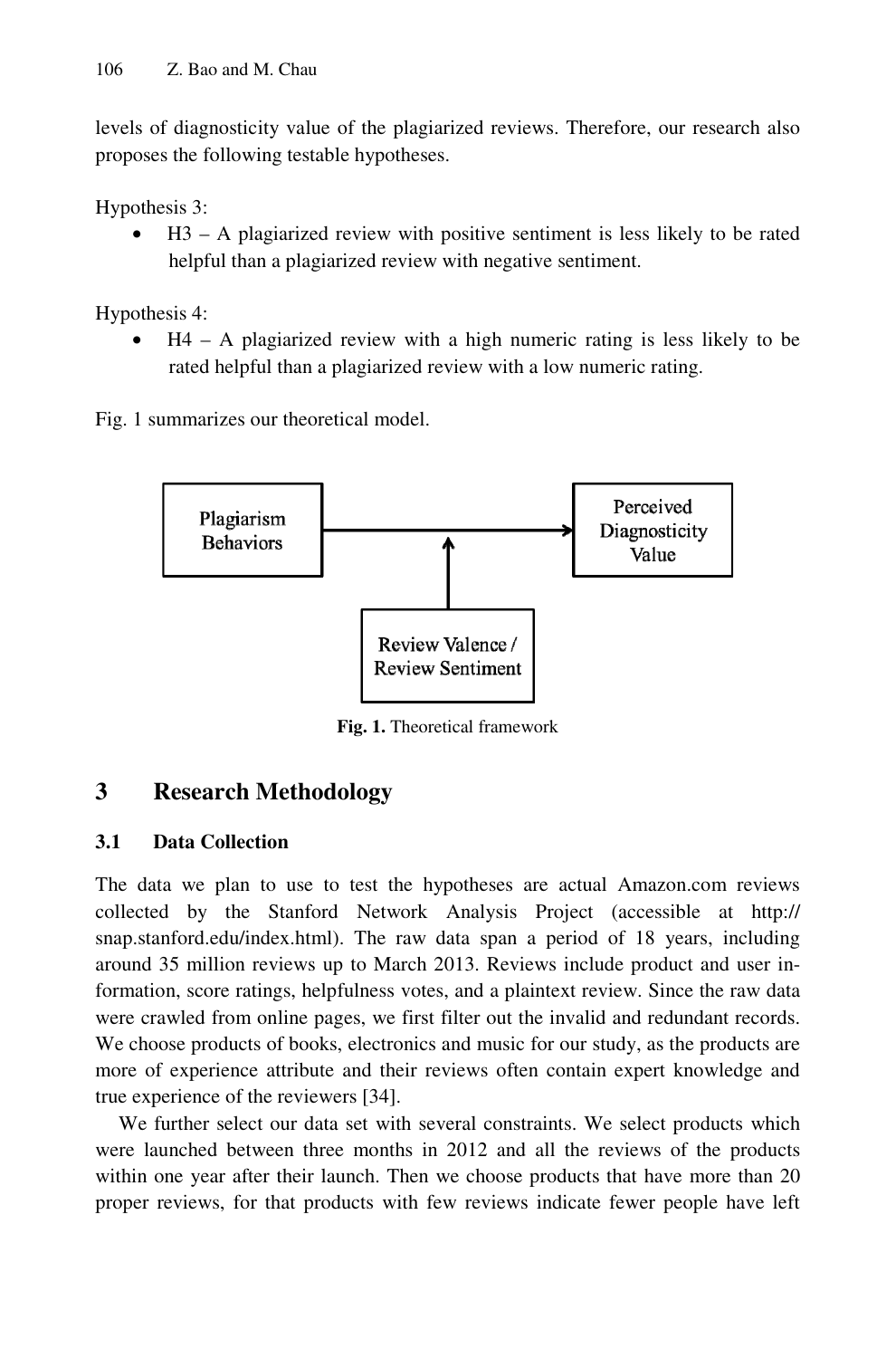their experience, which offers insufficient opportunity to make comparisons between plagiarized and unplagiarized reviews for a product.

For each selected product, we obtain all the posted reviews. Each review contains the following data of the review.

- The star rating that the reviewer gave to the product.
- The price of the product being reviewed.
- The total number of people who voted to the helpfulness level.
- The number of people who voted that the review was helpful.
- The plain text of the review.

At last, we obtain our final data set while excluding products of which all the reviews did not have anyone voted for helpfulness.

#### **3.2 Variable Operationalization**

We operationalized the variables of our model using the Amazon.com data set. We used two dependent variables, review voting and review helpfulness, as adapted from the past research [9, 35]. We used a binary variable to measure review voting, representing whether a review received any votes for being helpful. A value of "0" denotes that the review received no votes, and "1" denotes that the review received at least one vote (VOTING). For the second dependent variable, review helpfulness, we measured it by the proportion of helpful votes received (HELPFULPERCENT).

The explanatory variables are review plagiarism, review sentiment, and score rating.

We develop a language-processing tool to detect the plagiarized reviews in the data set. The tool only applies to detecting reviews with more than 10 words, since reviews with few words are more likely to be similar with each other, such as "Good product" and "Good purchase experience", which are less meaningful for our study. Also, short reviews are often regarded as low-quality reviews, which probably lead to a lower level of helpfulness perception and mix the effects of plagiarism and short reviews. The review plagiarism is measured by a ratio variable representing proportion of plagiarized sentences of a review (PLAGIARISM).

Review sentiment is measured by a dictionary provided by the Linguistic Inquiry and Word Count  $(LIWC)^1$ . LIWC is widely adopted in fields of psychology and linguistic as a text-mining tool. It was developed by Pennebaker, Francis [36] and designed to calculate the degree to which people use different categories of words across a wide array of texts. We calculated the positive/negative sentiment as the proportion of positive/negative words appeared in each review (POSITIVE\_SENTIMENT/ NEGATIVE\_SENTIMENT).

-

<sup>1</sup> http://www.liwc.net/howliwcworks.php#index2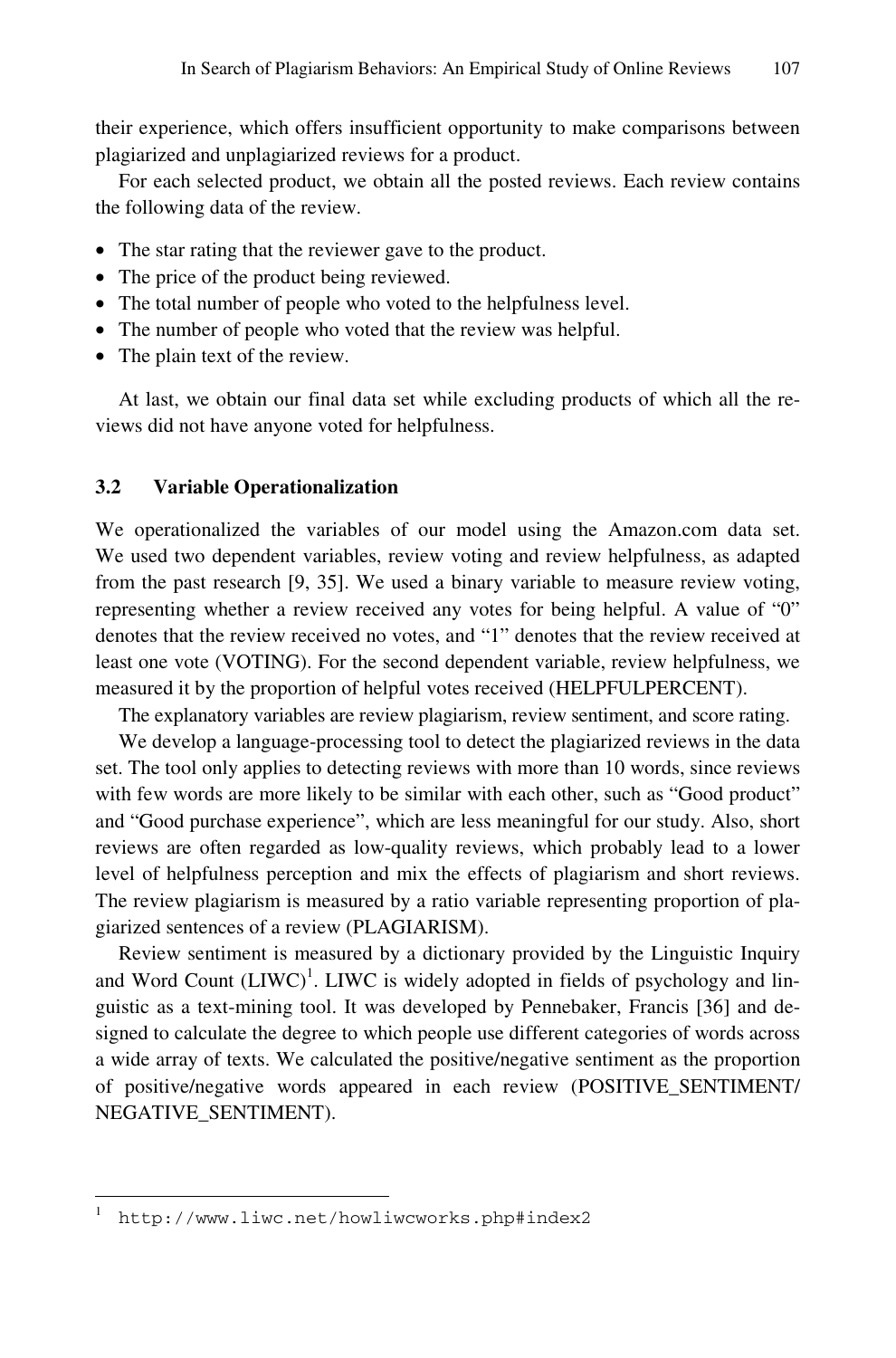| Variable           | Description                                  |
|--------------------|----------------------------------------------|
| <b>PLAGIARISM</b>  | The proportion of plagiarized sentences in a |
|                    | review                                       |
| POSITIVE_SENTIMENT | The proportion of positive words appeared    |
|                    | in each review                               |
| NEGATIVE_SENTIMENT | The proportion of negative words appeared    |
|                    | in each review                               |
| <b>RATING</b>      | The star rating of a review                  |
| WORD_COUNT         | The number of words in a review              |
| <b>READABILITY</b> | The Gunning Fog Index of a review            |
| <b>UNIQUENESS</b>  | The uniqueness of a review's textual content |
| <b>TOTAL VOTES</b> | The total number of votes on a review's      |
|                    | helpfulness                                  |
| <b>PRICE</b>       | The price of product being reviewed          |
| <b>VOTING</b>      | Whether a review receives any vote for be-   |
|                    | ing helpful                                  |
| <b>HELPFULNESS</b> | The proportion of helpful votes received     |

**Table 1.** Descriptions of variables

Score rating is the star rating of a review, representing the reviewer's evaluation towards the certain product (RATING).

We also include word count, readability, uniqueness, total number of votes and product price as control variables. Word count is measured by the number of words in the review (WORD\_COUNT). We measure the readability by the Gunning Fog Index, which considers the number of complex words in its formula in order to estimates the years of formal education needed to understand the text (READABILITY). A review with a higher Gunning Fog Index value is more difficult to understand [37]. Researchers have found the uniqueness or innovativeness of product reviews positively influences review diagnosticity [38]. Since plagiarized reviews, by definition, provide less uniqueness information of the products, to avoid the explanation that reviews were perceived less helpful because of its ordinary instead of its nature of plagiarism, we include the uniqueness of review content as a control variable (UNIQUENESS). We also include the number of total votes (TOTAL\_VOTES) and product price (PRICE) in the control variables in order to eliminate the effect of the number of voters and the product value on the perception of review diagnosticity. Table 1 summarizes the variables in our study.

#### **3.3 Analysis Method**

In Hypothesis 1, we want to demonstrate the existence of review plagiarism phenomenon. We expect a common existence of plagiarism in reviews which contain more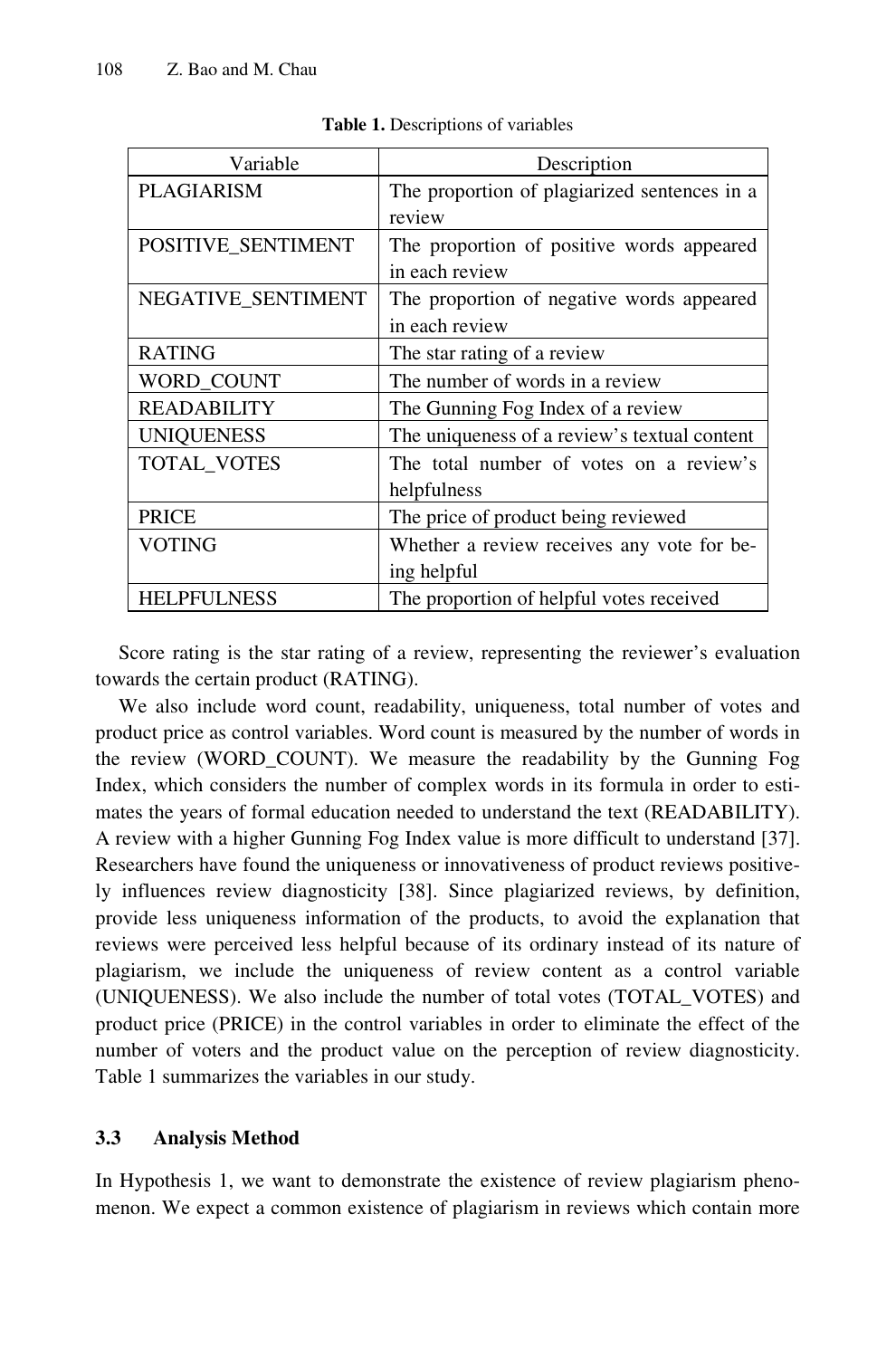than 10 words. Therefore, we expect that the variable PLAGIARISM is positive for reviews with more than 10 words. We use the statistical results of review plagiarism detection to test Hypothesis 1.

The regression analysis in the second stage follows the approach of Mudambi and Schuff [9], Yin et al. [12] and Kuan et al. [35] by adopting Probit regression and Tobit regression.

The model of our empirical study is given by the specifications below.

| Voting $=$      | $\beta_1$ * PLAGIARISM + $\beta_2$ * POSITIVE_SENTIMENT + $\beta_3$ *<br>NEGATIVE_SENTIMENT + $\beta_4$ * RATING + $\beta_5$ *<br>WORD_COUNT + $\beta_6$ * READABILITY + $\beta_7$ * UNIQUENESS +<br>$\beta_8$ * TOTAL_VOTES + $\beta_9$ * PRICE + $\xi$<br>(1)                                                                                                         |
|-----------------|-------------------------------------------------------------------------------------------------------------------------------------------------------------------------------------------------------------------------------------------------------------------------------------------------------------------------------------------------------------------------|
| $Helpfulness =$ | $\beta_1$ * PLAGIARISM + $\beta_2$ * POSITIVE_SENTIMENT + $\beta_3$ *<br>NEGATIVE_SENTIMENT + $\beta_4$ * RATING + $\beta_5$ *<br>WORD_COUNT + $\beta_6$ * READABILITY + $\beta_7$ * UNIQUENESS +<br>$\beta_8$ * TOTAL_VOTES + $\beta_9$ * PRICE + $\xi$<br>(2)                                                                                                         |
| $Helpfulness =$ | $\beta_1$ * PLAGIARISM + $\beta_2$ * POSITIVE_SENTIMENT + $\beta_3$ *<br>NEGATIVE_SENTIMENT + $\beta_4$ * RATING + $\beta_5$ * PLAGIARISM<br>* POSITIVE_SENTIMENT + $\beta_6$ * PLAGIARISM *<br>NEGATIVE_SENTIMENT + $\beta_7$ * WORD_COUNT + $\beta_8$ *<br>READABILITY + $\beta_9$ * UNIQUENESS + $\beta_{10}$ * TOTAL_VOTES +<br>$\beta_{11}$ * PRICE + $\xi$<br>(3) |
| $Helpfulness =$ | $\beta_1$ * PLAGIARISM + $\beta_2$ * POSITIVE_SENTIMENT + $\beta_3$ *<br>NEGATIVE_SENTIMENT + $\beta_4$ * RATING + $\beta_5$ * PLAGIARISM<br>* RATING + $\beta_6$ * WORD COUNT + $\beta_7$ * READABILITY + $\beta_8$ *                                                                                                                                                  |

For specification (1), we use Probit regression since the dependent variable is binary. For specification (2)-(4), we consider Tobit regression appropriate, for that the dependent variable, i.e., the reviews' helpfulness percentage, is constructed as a ratio and the value is bounded in range according to its nature [39].

UNIQUENESS +  $\beta_9$  \* TOTAL\_VOTES +  $\beta_{10}$  \* PRICE + ξ (4)

To test Hypothesis 2, we expect that review plagiarism has a negative effect on review voting and review helpfulness. We include two moderation effects in Hypothesis 3. Specifications (3) and (4) are to test the moderation effects of review sentiment and review rating respectively, on the relationship between plagiarism and helpfulness level.

As a robustness check, we apply propensity score matching method to evaluate the moderation effects. A propensity score is the probability of a unit being assigned to a particular treatment given a set of observed covariates [40]. In order to test Hypothesis 3, for each product, we classify our reviews within the product into three groups: plagiarized with positive sentiment (Group A), plagiarized with negative sentiment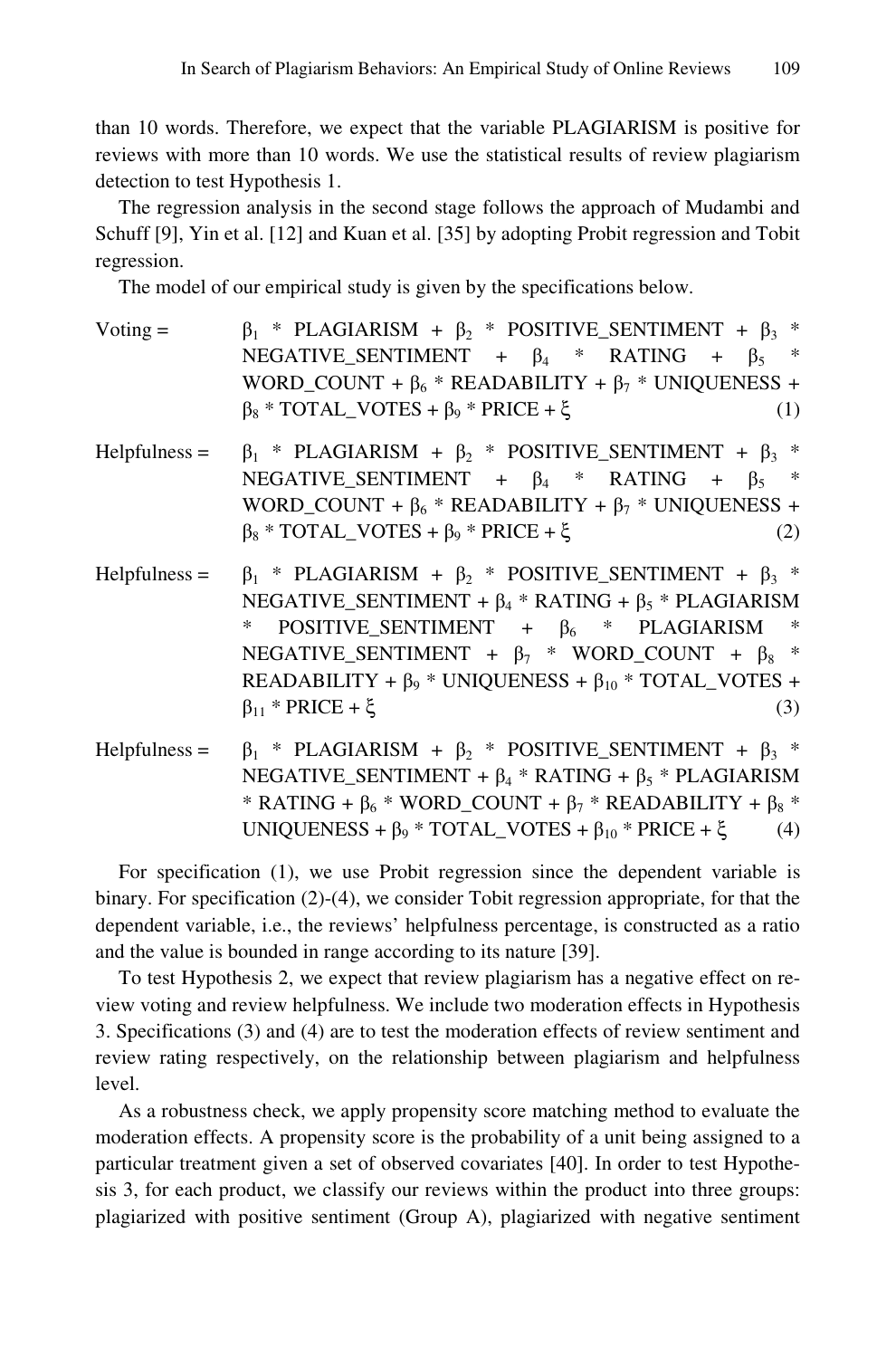(Group B) and plagiarized with neutral sentiment (Group C). We will find the similar plagiarized review units of two groups by matching their propensity scores of all the other variables and use group C as a baseline. According to our hypothesis, we consider the average sentiment of the review content as the treatment. Then we estimate the effects of treatment by comparing the helpfulness levels of the matched review units. Similarly, to test Hypothesis 4, we divide our reviews into different groups by their score ratings.

### **4 Potential Contribution and Conclusion**

This paper seeks to investigate the role of plagiarized review in online marketplaces. And our study contributes to both theory and practice. We develop our hypotheses with the framework of attribution theory and found negativity bias among the plagiarized reviews. The result will be consistent with the notion of negativity bias commonly found in online product reviews [32, 41]; however, the explanation of the bias in our research will complement the evaluation of the diagnosticity value in product reviews.

Besides, the results of our research will quantify and shed light upon the impact of plagiarism in the contexts other than the contexts which have already been intensively studied, such as business and academic research. Our findings will be influential for future studies of online reputation. For online customers who eager to become an opinion leader in cyberspace, the paper can also offer some insights.

Moreover, our findings of plagiarized review will provide incentives for sellers or online markets to detect the plagiarism behaviors of their product reviews, as they not only lead to less diagnostic understanding of their products, but also cast doubt about the causes of the existing reviews, especially in a searching environment of information overload. Also, in terms of the moderation effects, since negative plagiarized reviews provide informative messages, by analyzing them, marketers can recognize their defects and make adjustment accordingly.

There are some limitations in our study. First, in order to highlight the role of online reviews, we select products with more of experience attributes, so that potential buyers have the incentives to learn from review messages for their own benefits. However, reviews for search products are suggested influential in many studies, later research can address this issue with a larger scope of products.

Second, in our study, we will only test the effects of plagiarism behaviors within the same product, but the type of plagiarism behaviors could be different. For example, the review duplication could happen to relevant products.

Third, little is mentioned about the antecedents of plagiarism behaviors in this paper. Due to the importance and impact of the phenomenon, more investigation on the motivation of plagiarism behaviors should be done in future studies.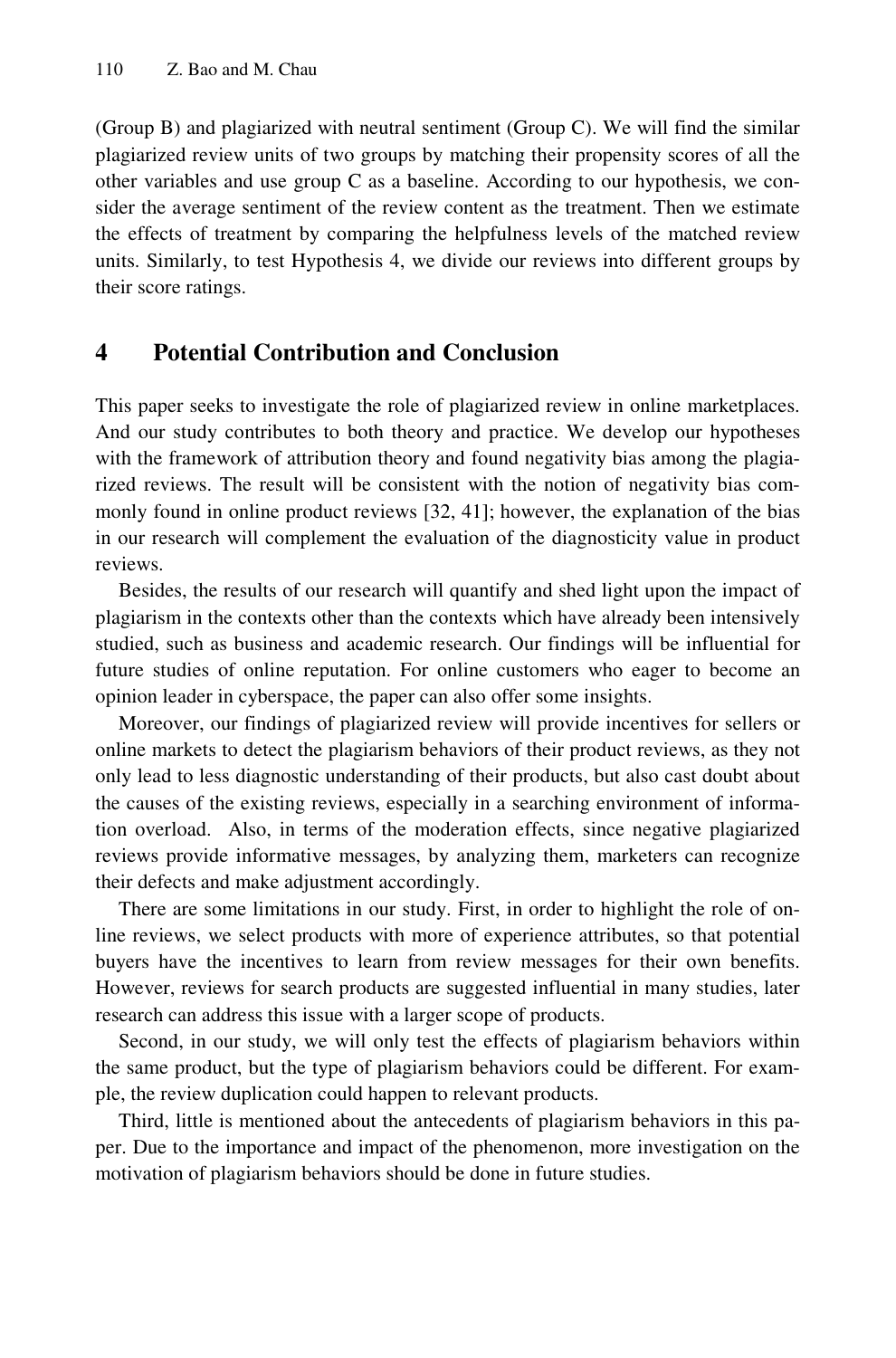**Acknowledgments.** This research is supported in part by a HKU Seed Funding for Basic Research grant. We thank Reno Ha of the University of Hong Kong for his help in data processing and analysis**.** 

We also thank the Stanford Network Analysis Project for making the Amazon data set available for research.

### **References**

- 1. Aral, S., Ipeirotis, P.G., Taylor, S.J.: Content and context: Identifying the impact of qualitative information on consumer choice. Available at SSRN 1784376 (2011)
- 2. Ghose, A., Ipeirotis, P.G.: Designing novel review ranking systems: predicting the usefulness and impact of reviews. In: Proceedings of the Ninth International Conference on Electronic Commerce. ACM (2007)
- 3. Schindler, R.M., Bickart, B.: Perceived helpfulness of online consumer reviews: the role of message content and style. Journal of Consumer Behaviour 11(3), 234–243 (2012)
- 4. Resnick, P., Zeckhauser, R.: Trust among strangers in Internet transactions: Empirical analysis of eBay's reputation system. Advances in Applied Microeconomics 11, 127–157 (2002)
- 5. Dellarocas, C., Gao, G., Narayan, R.: Are consumers more likely to contribute online reviews for hit or niche products? Journal of Management Information Systems 27(2), 127–158 (2010)
- 6. Dellarocas, C.: The digitization of word of mouth: Promise and challenges of online feedback mechanisms. Management Science 49(10), 1407–1424 (2003)
- 7. Dimoka, A., Hong, Y., Pavlou, P.A.: On product uncertainty in online markets: Theory and evidence. MIS Quarterly 36 (2012)
- 8. Pavlou, P.A., Liang, H., Xue, Y.: Understanding and mitigating uncertainty in online exchange relationships: a principal-agent perspective. MIS Quarterly, 105–136 (2007)
- 9. Mudambi, S.M., Schuff, D.: What makes a helpful online review? A study of customer reviews on Amazon.com. MIS Quarterly 34(1), 185–200 (2010)
- 10. Forman, C., Ghose, A., Wiesenfeld, B.: Examining the relationship between reviews and sales: The role of reviewer identity disclosure in electronic markets. Information Systems Research 19(3), 291–313 (2008)
- 11. Ghose, A., Ipeirotis, P.G.: Estimating the helpfulness and economic impact of product reviews: Mining text and reviewer characteristics. IEEE Transactions on Knowledge and Data Engineering 23(10), 1498–1512 (2011)
- 12. Yin, D., Bond, S., Zhang, H.: Anxious or angry? Effects of discrete emotions on the perceived helpfulness of online reviews. MIS Quart. (2013)
- 13. Peng, C.-H., et al.: How and When Review Length and Emotional Intensity Influence Review Helpfulness: Empirical Evidence from Epinions.com (2014)
- 14. Martin, D.E., Rao, A., Sloan, L.R.: Plagiarism, integrity, and workplace deviance: A criterion study. Ethics & Behavior 19(1), 36–50 (2009)
- 15. Martin, D.E.: Culture and unethical conduct: Understanding the impact of individualism and collectivism on actual plagiarism. Management Learning 43(3), 261–273 (2012)
- 16. Schmelkin, L.P., et al.: A multidimensional scaling of college students' perceptions of academic dishonesty. The Journal of Higher Education, 587–607 (2008)
- 17. Dictionary, M.W.O.L.: What is plagiarism? (2007)
- 18. David, S., Pinch, T.J.: Six degrees of reputation: The use and abuse of online review and recommendation systems. Available at SSRN 857505 (2005)
- 19. Li, F., Du, T.C.: Who is talking? An ontology-based opinion leader identification framework for word-of-mouth marketing in online social blogs. Decision Support Systems 51(1), 190–197 (2011)